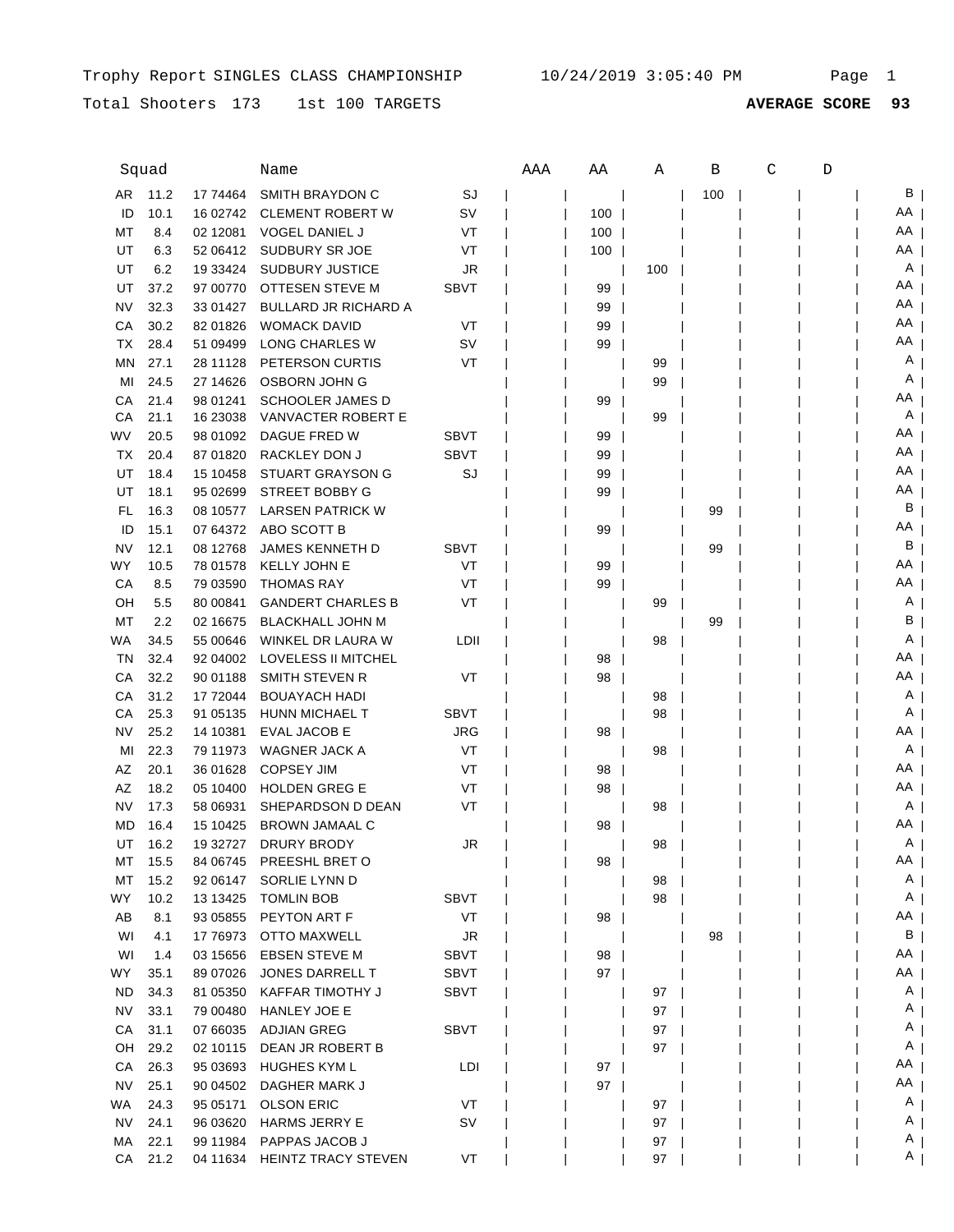Trophy Report SINGLES CLASS CHAMPIONSHIP  $10/24/2019$  3:05:40 PM Page 2

Total Shooters 173 1st 100 TARGETS

|           | Squad |            | Name                     |             | AAA | ΑA | Α  | В  | С  | D  |    |
|-----------|-------|------------|--------------------------|-------------|-----|----|----|----|----|----|----|
| UT        | 18.3  | 17 71285   | <b>DESPAIN BRETT B</b>   | <b>SBVT</b> |     | 97 |    |    |    |    | AA |
| HI        | 17.1  | 83 00664   | ANIYA WARREN M           | <b>SV</b>   |     |    |    | 97 |    |    | В  |
| AΖ        | 14.3  | 96 05286   | <b>HENDERSON JOE H</b>   | sv          |     | 97 |    |    |    |    | AA |
| AΖ        | 11.3  | 09 22042   | ARCHIBALD DONALD B       | VT          |     |    | 97 |    |    |    | A  |
| UT        | 10.4  | 06 10516   | SYME SCOTT E             | <b>SBVT</b> |     | 97 |    |    |    |    | AA |
| СA        | 7.3   | 04 11901   | <b>BACHENBERG GARY L</b> | sv          |     |    |    |    | 97 |    | С  |
| СA        | 7.2   | 91 01705   | <b>CLODT LORIL</b>       | LDII        |     |    | 97 |    |    |    | Α  |
| SD        | 5.4   | 78 11088   | <b>JORGENSEN GLEN A</b>  |             |     |    |    | 97 |    |    | в  |
| WI        | 4.3   | 16 27 63 6 | <b>VANESS NOLAN</b>      | JR          |     | 97 |    |    |    |    | ΑA |
| WY        | 1.2   | 81 01925   | <b>SMITH EDWIN K</b>     | S٧          |     |    |    | 97 |    |    | В  |
| AS        | 37.4  | 81 07286   | MAXWELL JOHN F           | VT          |     |    |    | 96 |    |    | В  |
| UT        | 37.1  | 13 16389   | <b>HILTON MIKE J</b>     | VT          |     |    | 96 |    |    |    | Α  |
| ΜN        | 35.3  | 85 06640   | <b>MICHAELIS MIKE V</b>  |             |     |    | 96 |    |    |    | Α  |
| СA        | 31.4  | 12 10959   | SLINKER JON J            |             |     |    |    | 96 |    |    | В  |
| <b>NM</b> | 30.3  | 84 01899   | <b>GRADY MIKE E</b>      |             |     | 96 |    |    |    |    | AA |
| NV        | 29.4  | 19 31 375  | SONGPHANICH SUKIT        |             |     |    |    | 96 |    |    | В  |
| OН        | 29.1  | 95 04470   | <b>BERRIER RONALD E</b>  | sv          |     |    |    |    | 96 |    | С  |
| CO        | 24.4  | 18 50771   | <b>WESTFALL KADEN</b>    | <b>JR</b>   |     |    | 96 |    |    |    | Α  |
| СA        | 23.1  | 80 00712   | <b>LARKIN VICKIE L</b>   | LDII        |     |    | 96 |    |    |    | Α  |
| CA        | 21.5  | 81 01 648  | EICHLER JR JAMES R       |             |     |    |    | 96 |    |    | В  |
| СA        | 21.3  | 16 21428   | <b>SCHOOLER JUSTIN S</b> |             |     |    | 96 |    |    |    | A  |
| WV        | 20.3  | 05 14626   | <b>JACKSON CHARLES W</b> | VT          |     |    |    | 96 |    |    | В  |
| NV        | 17.5  | 94 00522   | SHIGEMURA TINA T         | LDII        |     |    | 96 |    |    |    | A  |
| AZ        | 14.1  | 04 07564   | <b>SHARP JAMES R</b>     | S٧          |     |    | 96 |    |    |    | A  |
| WI        | 13.3  | 57 34 29 2 | <b>TESKER RICHARD</b>    | SBVT        |     |    | 96 |    |    |    | A  |
| AZ        | 11.4  | 28 14078   | THOMPSON WAYNE A         | sv          |     |    | 96 |    |    |    | A  |
| CO        | 8.3   | 86 06012   | EFFINGER IRVIN F         | VT          |     | 96 |    |    |    |    | AA |
| AB        | 8.2   | 93 05857   | PEYTON DIANE R           | LDII        |     |    |    |    |    | 96 | D  |
| UT        | 6.1   | 13 15305   | <b>CORRY DON R</b>       |             |     |    | 96 |    |    |    | Α  |
| NV        | 4.4   | 06 10060   | ROBERTS RUSSELL          | <b>SBVT</b> |     |    | 96 |    |    |    | Α  |
| МT        | 2.1   | 31 01 280  | <b>BROSTEN JERRY</b>     | VT          |     |    |    | 96 |    |    | В  |
| AB        | 36.3  | 88 04713   | CHECKEL DONALD E         |             |     |    |    | 95 |    |    | В  |
| NV        | 36.1  | 94 04 682  | DELFANTE TRACY L         | <b>SBVT</b> |     | 95 |    |    |    |    | ΑA |
| NV        | 34.2  | 04 10573   | WHITE JEFFREY L          |             |     |    | 95 |    |    |    | A  |
| NV        | 34.1  | 94 02869   | <b>UPTON JR JAMES M</b>  |             |     |    |    |    |    | 95 | D  |
| СA        | 33.3  | 01 11 288  | <b>MCGARR RONALD P</b>   |             |     |    | 95 |    |    |    | Α  |
| CO        | 30.5  | 14 19549   | DIGESUALDO SANDY D       | LDII        |     |    |    | 95 |    |    | В  |
| UT        | 28.1  | 41 02940   | EPP GAEL D               | <b>SV</b>   |     |    | 95 |    |    |    | A  |
| PA        | 27.5  | 87 05211   | WHITE JOHN C             |             |     |    | 95 |    |    |    | A  |
| CA        | 27.3  | 02 11733   | <b>HASTINGS WALT V</b>   | VT          |     |    |    | 95 |    |    | В  |
| <b>NV</b> | 25.5  | 03 15011   | DANIELS WILLIAM F        |             |     |    | 95 |    |    |    | A  |
| AZ        | 13.4  | 07 53 643  | <b>THOMAS DARVIN</b>     | VT          |     |    | 95 |    |    |    | A  |
| IL        | 5.3   | 12 11038   | <b>WHITAKER TODD</b>     | SBVT        |     |    |    | 95 |    |    | В  |
| NY.       | 3.3   | 15 14490   | PATTI LLOYD J            |             |     |    |    |    | 95 |    | С  |
| МT        | 1.1   | 89 02032   | NEISS LYLE G             | <b>SBVT</b> |     |    |    | 95 |    |    | В  |
| <b>NV</b> | 37.3  | 13 11 879  | <b>CONNON FERGUS</b>     | <b>SBVT</b> |     |    | 94 |    |    |    | A  |
| <b>NV</b> | 36.5  | 05 17247   | PROCKISH DAN J           | SV          |     |    | 94 |    |    |    | A  |
| <b>NV</b> | 36.2  | 95 00730   | MERCADANTE SAL F         | VT          |     |    |    | 94 |    |    | В  |
| WY        | 35.2  | 31 08389   | WILLIAMS JEFF H          |             |     |    |    | 94 |    |    | В  |
| CA        | 32.5  | 87 06734   | DILLARD JOE E            | SV          |     |    |    |    |    | 94 | D  |
| IL        | 28.5  | 17 07 385  | <b>BICKLE CHARLES H</b>  | SV          |     | 94 |    |    |    |    | AA |
| IL.       | 28.3  | 17 39974   | MCQUADE JOHN             |             |     | 94 |    |    |    |    | AA |
| UT        | 23.2  | 90 03372   | HUTCHINGS KENNETH L      |             |     |    |    | 94 |    |    | B  |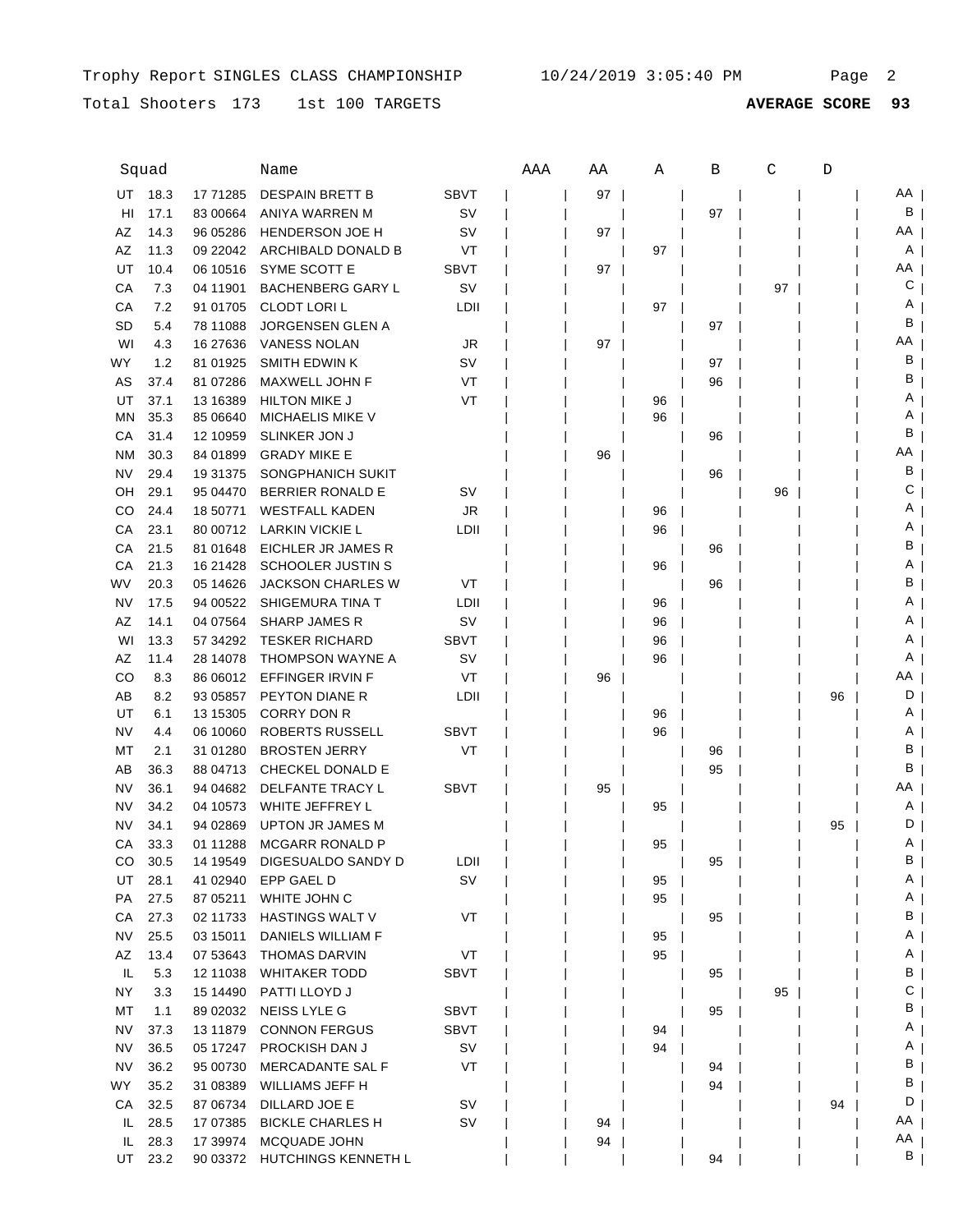Total Shooters 173 1st 100 TARGETS

|           | Squad |            | Name                       |             | AAA | ΑA | Α  | В  | C  | D  |    |
|-----------|-------|------------|----------------------------|-------------|-----|----|----|----|----|----|----|
| СA        | 19.2  | 18 53320   | DUITSMAN EDWARD E          |             |     |    |    | 94 |    |    | В  |
| HI        | 17.4  | 13 10818   | AKIONA SIDNEY J            | <b>SBVT</b> |     |    |    | 94 |    |    | В  |
| CO        | 12.3  | 99 13785   | YELLSTROM STEPHEN J        | VT          |     |    |    | 94 |    |    | В  |
| AZ        | 9.3   | 17 72938   | <b>HARDMAN JOHN</b>        |             |     |    |    |    | 94 |    | С  |
| IL.       | 7.1   | 12 16957   | <b>GILLUM LAWRENCE E</b>   | <b>SBVT</b> |     |    | 94 |    |    |    | Α  |
| WI        | 4.5   | 16 27 632  | ANDERSEN MATTHEW           | JRG         |     |    |    | 94 |    |    | в  |
| NV        | 4.2   | 19 33174   | <b>CLAWSON ROBERT L</b>    | sv          |     |    | 94 |    |    |    | Α  |
| NV        | 3.4   | 86 06565   | ADAMS RICHARD E            | <b>SBVT</b> |     |    |    | 94 |    |    | в  |
| MT        | 2.3   | 78 01436   | <b>BROOKE CHARLES A</b>    | sv          |     |    | 94 |    |    |    | A  |
| WA        | 1.3   | 99 02281   | SCHWARTZMAN JERRY W        | <b>SBVT</b> |     |    |    | 94 |    |    | в  |
| СA        | 32.1  | 07 25594   | <b>HELLER JIMMY R</b>      | VT          |     |    | 93 |    |    |    | Α  |
| NV        | 27.2  | 93 05894   | <b>ROSS WESTON T</b>       | VT          |     |    | 93 |    |    |    | A  |
| NV        | 25.4  | 14 15 644  | <b>STAHL ROBERT M</b>      |             |     |    |    | 93 |    |    | В  |
| WI        | 23.3  | 57 09000   | DUWE H JOHN                | sv          |     |    | 93 |    |    |    | Α  |
| CO        | 12.2  | 12 16509   | <b>WILLOUGHBY ANN</b>      | LDII        |     |    |    |    | 93 |    | С  |
| IL        | 7.4   | 13 13 075  | <b>FESTER THOMAS</b>       |             |     |    | 93 |    |    |    | Α  |
| NV        | 5.2   | 13 16765   | <b>FORD SAMUEL E</b>       | SV          |     |    | 93 |    |    |    | Α  |
| СA        | 33.5  | 91 05171   | <b>ROSEN LEWIS S</b>       | SV          |     |    | 92 |    |    |    | Α  |
| МT        | 33.4  | 91 00165   | <b>GARRIGUS JACKIE L</b>   | LDII        |     |    | 92 |    |    |    | Α  |
| ΝM        | 30.1  | 08 11 640  | <b>GRADY KIM C</b>         | LDII        |     |    |    | 92 |    |    | В  |
| OH        | 29.3  | 03 11868   | <b>DEAN SARA M</b>         | LD1         |     |    | 92 |    |    |    | A  |
| AZ        | 26.4  | 78 04025   | VASQUEZ PHILIP R           | SV          |     |    | 92 |    |    |    | Α  |
| <b>OR</b> | 16.5  | 90 06078   | PORTZ ED J                 | SV          |     |    |    | 92 |    |    | В  |
| WY        | 11.5  | 16 27 265  | <b>IDEEN KIMBERLY K</b>    | LDI         |     |    |    | 92 |    |    | В  |
| WY        | 11.1  | 16 27 264  | <b>IDEEN DANA R</b>        | VT          |     |    |    |    | 92 |    | С  |
| WY        | 35.4  | 93 05682   | <b>JOHNSON BODIE R</b>     |             |     | 91 |    |    |    |    | ΑA |
| <b>NV</b> | 34.4  | 16 24 25 3 | SWAIN DELTON W             | sv          |     |    |    |    | 91 |    | С  |
| CO        | 30.4  | 97 03792   | DIGESUALDO NICK P          | <b>SBVT</b> |     |    | 91 |    |    |    | Α  |
| NV        | 27.4  | 03 10911   | <b>SCHULTZ FRED C</b>      | VT          |     |    |    |    | 91 |    | С  |
| СA        | 26.2  | 92 00530   | <b>ERWIN KEVIN P</b>       | sv          |     |    |    | 91 |    |    | В  |
| OK        | 19.5  | 18 5 68 57 | <b>SLIGER DAKOTA L</b>     | SJ          |     |    |    | 91 |    |    | В  |
| МT        | 15.3  | 89 03964   | PATTERSON DAVID L          |             |     |    |    | 91 |    |    | В  |
| NV        | 12.5  | 06 16561   | KNOX BILL                  | SBVT        |     |    |    | 91 |    |    | В  |
| ΝY        | 3.5   | 15 20081   | <b>SCHIAVO SALVATORE G</b> |             |     |    |    | 91 |    |    | В  |
| NV        | 19.1  | 19 35336   | ELLIOTT ETHAN L            | JR          |     |    |    | 90 |    |    | В  |
| СA        | 16.1  | 15 13665   | <b>SANDBORG BILL</b>       | <b>SBVT</b> |     |    |    | 90 |    |    | в  |
| OR.       | 14.5  | 07 09528   | <b>BROWN LONNY D</b>       | SV          |     |    |    | 90 |    |    | В  |
| <b>NJ</b> | 9.4   | 80 00301   | SISSANO JOE                | <b>SV</b>   |     |    | 90 |    |    |    | Α  |
| UT        | 6.4   | 10 16 199  | TUTTLE LYNETTE             | LDI         |     |    |    | 90 |    |    | В  |
| NV        | 33.2  | 15 15 05 2 | HURST SETH E               |             |     |    | 89 |    |    |    | A  |
| CA        | 26.1  | 86 02439   | ROBINSON JULIE A           | LDII        |     |    |    | 89 |    |    | В  |
| FL.       | 22.5  | 35 00550   | <b>FLAYDERMAN RUTH</b>     | LDII        |     |    |    |    | 89 |    | С  |
| CA        | 14.2  | 07 47450   | <b>SACHAU KURT</b>         | SV          |     |    | 89 |    |    |    | A  |
| WA        | 13.2  | 55 05740   | <b>GASAWAY GARY E</b>      |             |     |    |    |    | 89 |    | С  |
| CA        | 31.5  | 16 27552   | AZZI JULES                 |             |     |    | 88 |    |    |    | A  |
| AZ        | 26.5  | 27 10278   | <b>KEITH DENNIS L</b>      | <b>SBVT</b> |     |    |    |    |    | 88 | D  |
| <b>NV</b> | 13.1  | 08 16059   | <b>MARTIN LYNN E</b>       | LDII        |     |    |    | 88 |    |    | B  |
| PA        | 9.5   | 12 10274   | DILORETO STEPHEN J         |             |     |    |    |    |    | 88 | D  |
| MI        | 9.2   | 95 03337   | <b>SCHULTZ DAVE H</b>      | SV          |     |    |    | 88 |    |    | B  |
| NV        | 3.2   | 06 19875   | ADAMS MARY ELLEN           | LDII        |     |    |    |    |    | 88 | D  |
| IL.       | 28.2  | 92 02986   | <b>NUTT GREG L</b>         |             |     |    |    | 87 |    |    | В  |
| UT        | 12.4  | 04 14727   | <b>TAYLOR DAVID G</b>      |             |     |    | 87 |    |    |    | A  |
| FL.       | 1.5   | 11 13964   | <b>BUNCH CHARLES L</b>     | <b>SV</b>   |     |    |    |    | 87 |    | С  |